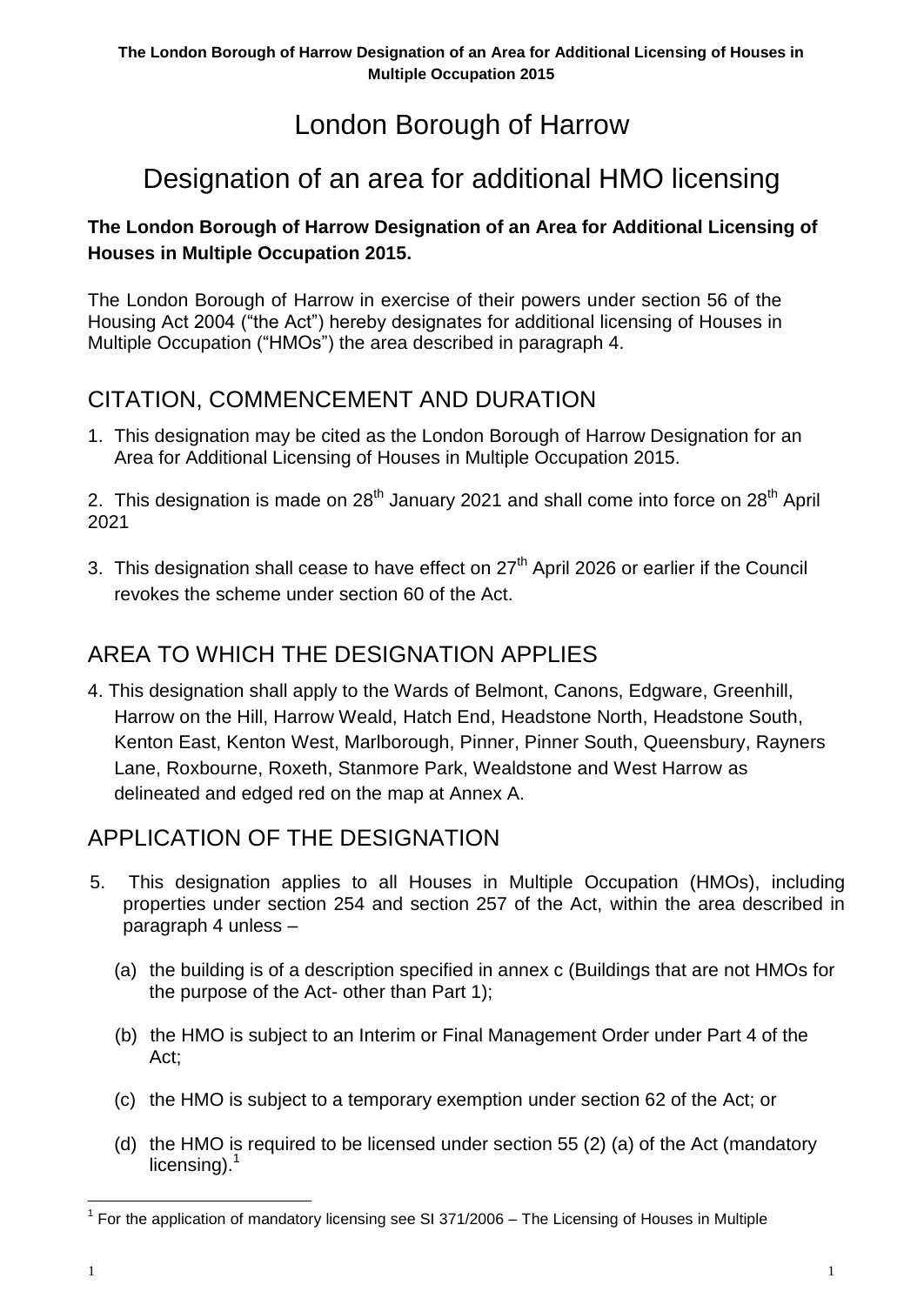## EFFECT OF THE DESIGNATION

- 6. Subject to sub paragraphs 5(a) to (d) every HMO of the description specified in that paragraph in the area specified in paragraph 4 shall be required to be licensed under section 61 of the Act.<sup>2</sup>
- 7. The London Borough of Harrow Council will comply with the notification requirements contained in section 59 of the Act and shall maintain a register of all houses registered under this designation, as required under section 232 of the Act. $3$

This Designation is made on 28<sup>th</sup> January 2021 in line with Cabinet Decision of 21<sup>st</sup> January 2021

Occupation (Prescribed Descriptions) (England) Order 2006

 $2$  Section 62 of the Act provides for certain temporary exemption. As to suitability see section 64. Note, if the house is not suitable to be licensed the Council must make an Interim Management Order-see section 10<br><sup>3</sup> Section 232 of the Act and paragraph 11 of SI 373/2006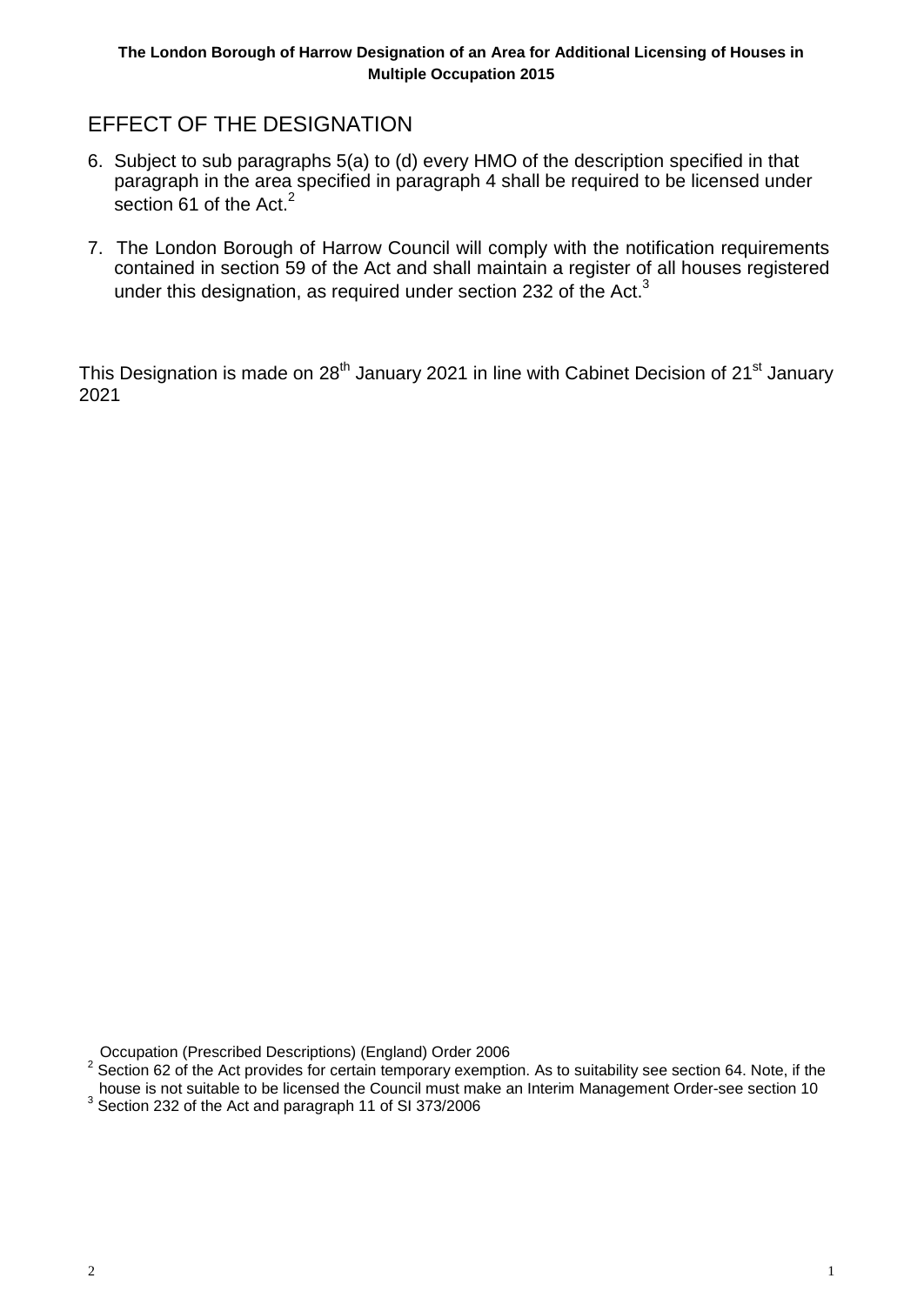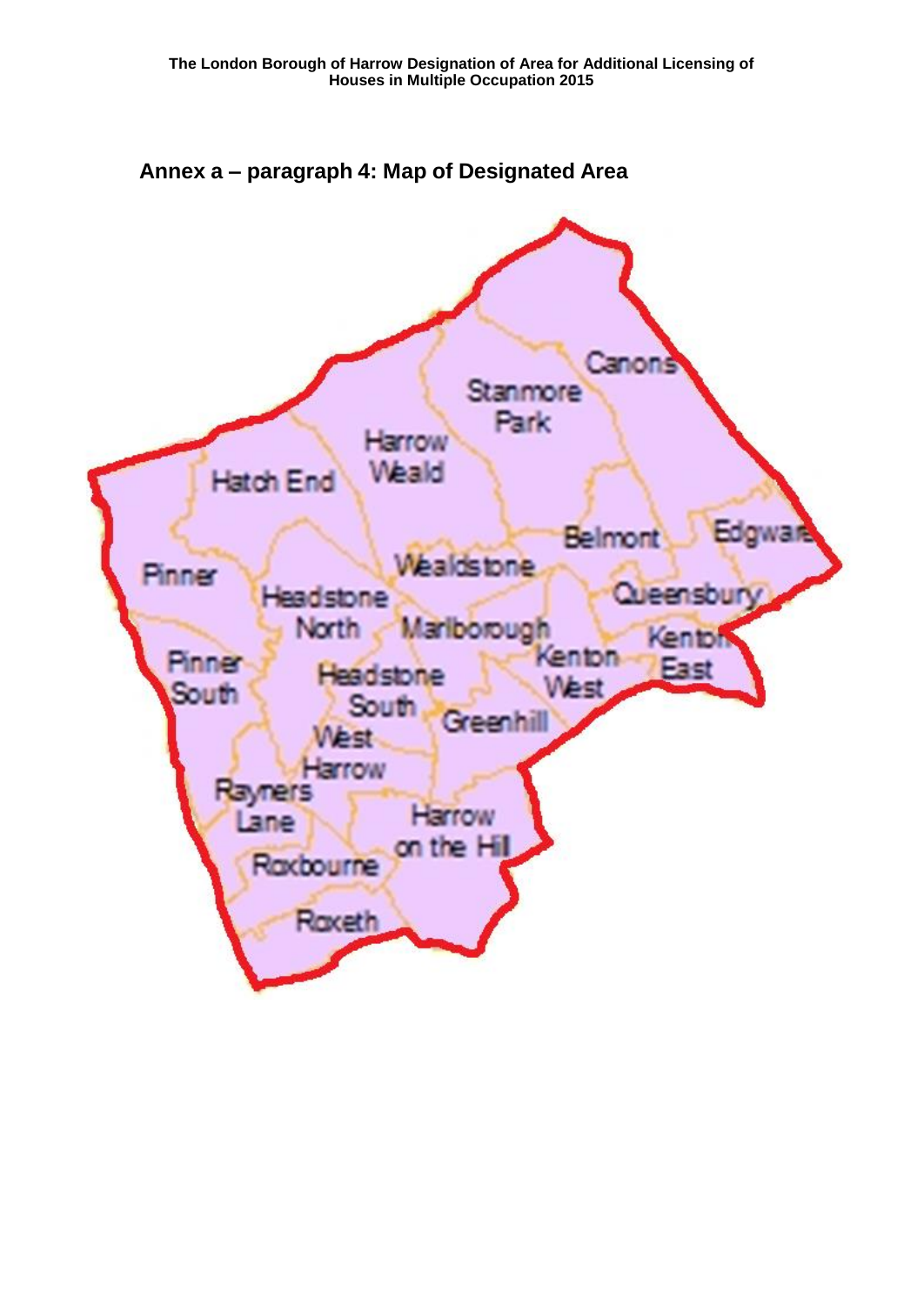# **Annex b – Paragraph 5: HMOs subject to the designation**

For the purpose of this designation and subject to the following eight paragraphs an HMO is a building or part of a building which is occupied by three or more persons in two or more households.

- 1) A building or a part of a building is an HMO if:
	- a) it consists of one or more units of living accommodation not consisting of a self-contained flat or flats;
	- b) the living accommodation is occupied by persons who do not form a single household (see section 258);
	- c) the living accommodation is occupied by those persons as their only or main residence or they are to be treated as so occupying it;
	- d) their occupation of the living accommodation constitutes the only use of that accommodation;
	- e) rents are payable or other consideration is to be provided in respect of at least one of those persons' occupation of the living accommodation; and
	- f) two or more of the households who occupy the living accommodation share one or more basic amenities or the living accommodation is lacking in one or more basic amenities.
- 2) A self-contained flat is an HMO if paragraphs 1(b) to 1(f) apply.
- 3) A converted building or a part of a converted building is an HMO if:
	- a) it is a converted building;
	- b) it contains one or more units of living accommodation that do not consist of a self-contained flat or flats (whether or not it also contains any such flat or flats);
	- c) the living accommodation is occupied by persons who do not form a single household;
	- d) the living accommodation is occupied by those persons as their only or main residence or they are to be treated as so occupying it ;
	- e) their occupation of the living accommodation constitutes the only use of that accommodation; and
	- f) rents are payable or other consideration is to be provided in respect of at least one of those persons' occupation of the living accommodation.
- 4) Persons are to be regarded as not forming a single household unless:
	- a) they are all members of the same family, or
	- b) their circumstances are circumstances of a description specified for the purposes of this section in regulations made by the appropriate national authority.
- 5) A person is a member of the same family as another person if:
	- a) those persons are married to each other or live together as husband and wife (or in an equivalent relationship in the case of persons of the same sex);
	- b) one of them is a relative of the other; or
	- c) one of them is, or is a relative of, one member of a couple and the other is a relative of the other member of the couple.
- 6) For those purposes:
	- a) a "couple" means two persons who are married to each other or otherwise fall within 5(a);
	- b) "relative" means parent, grandparent, child, grandchild, brother, sister, uncle, aunt, nephew, niece or cousin;
	- c) a relationship of the half-blood shall be treated as a relationship of the whole blood; and
	- d) the stepchild of a person shall be treated as his child.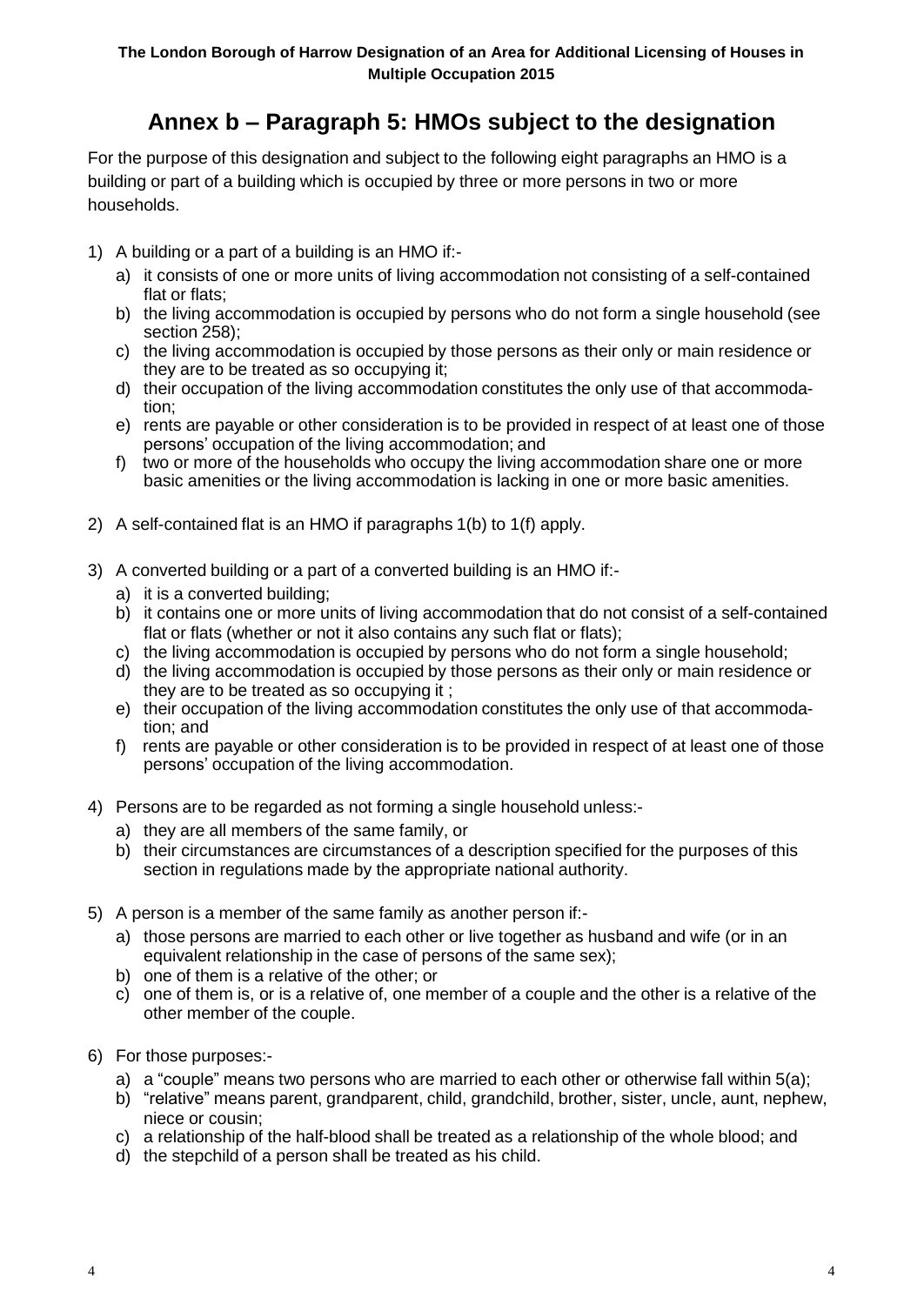#### **The London Borough of Harrow Designation of an Area for Additional Licensing of Houses in Multiple Occupation 2015**

- 7) A person is to be treated as occupying a building or part of a building as their only or main residence if it is occupied by the person:
	- a) as the person's residence for the purpose of undertaking a full-time course of further or higher education;
	- b) as a refuge, or
	- c) in any other circumstances which are circumstances of a description specified for the purposes of this section in regulations made by the appropriate national authority.
- 8) "refuge" means a building or part of a building managed by a voluntary organisation and used wholly or mainly for the temporary accommodation of persons who have left their homes as a result of
	- a) physical violence or mental abuse, or
	- b) threats of such violence or abuse,

from persons to whom they are or were married or with whom they are or were co-habiting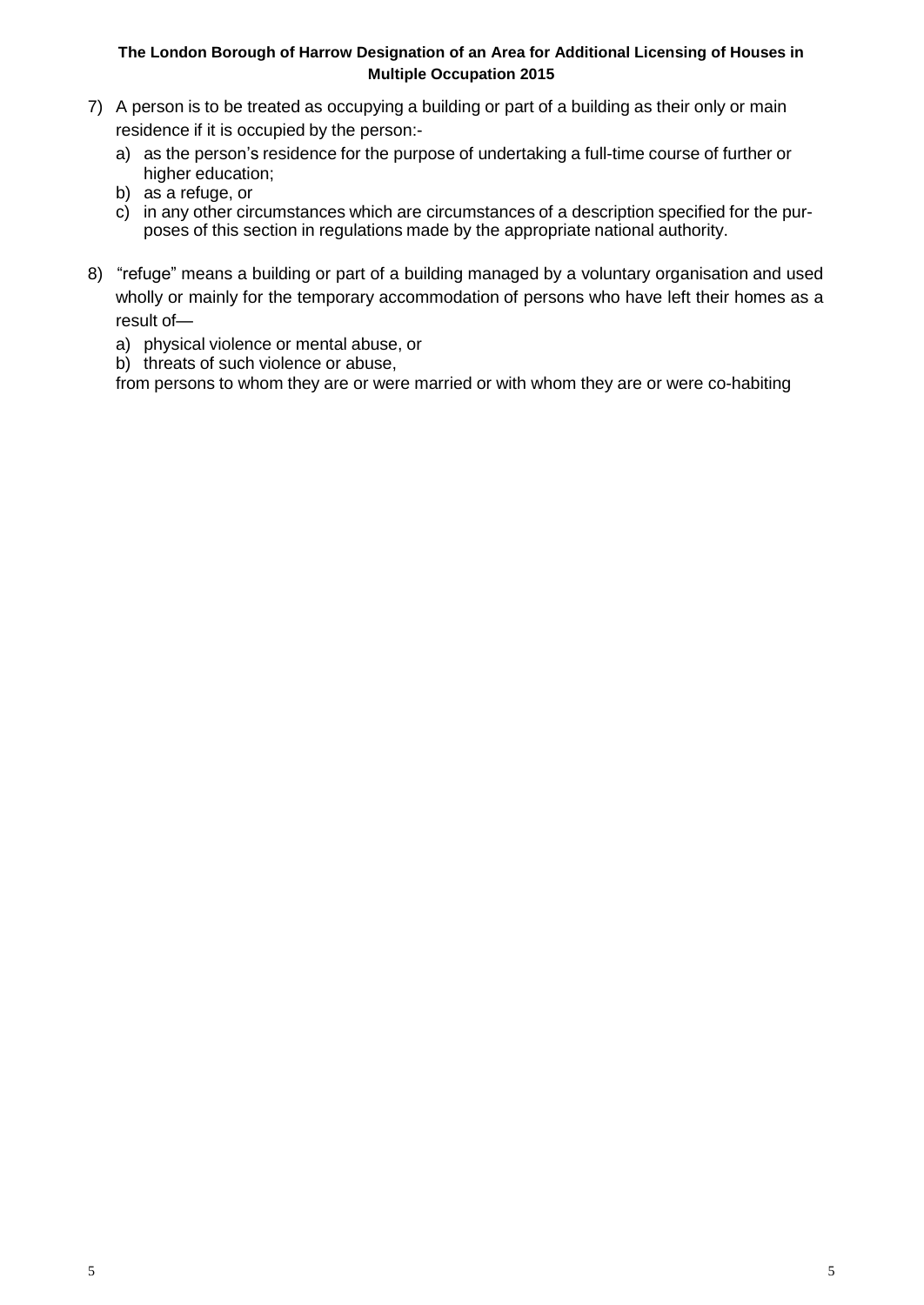## **Annex c – Paragraph 5(a): Buildings that are not HMOs for the purpose of the Act<sup>1</sup>**

### **Buildings controlled or managed by public bodies etc 2**

- 1. A building where the person managing or having control of it is<sup>3</sup>:
	- (a) a local housing authority;
	- (b) a police authority established under section 3 of the Police Act 1996 or the Metropolitan Police Authority established under section 5B of that Act;
	- (c) a fire and rescue authority under the Fire and Rescue Services Act 2004;
	- (d) a health service body within the meaning of section 4 of the National Health Service and Community Care Act 1990;
	- (e) a body which is registered as a social landlord under Part 1 of the Housing Act 1996.

### **Buildings regulated by other enactments 4**

- 4. A tenancy, licence or occupation of a house which is regulated under the following enactments:
	- (a) sections 87 to 87D of the Children Act 1989;
	- (b) section 43 (4) of the Prison Act 1952;
	- (c) section 34 of the Nationality, Immigration and Asylum Act 2002;
	- (d) The Secure Training Centre Rules 1998<sup>5</sup>;
	- (e) The Prison Rules 1998<sup>6</sup>;
	- (f) The Young Offender Institute Rules 2000<sup>7</sup>;

<sup>&</sup>lt;sup>1</sup> Schedule 14 of the Act and SI 373/2006

 $2$  Paragraph 2 of schedule 14

 $3$  For the definition of "person managing" and "person having control" see section 263 of the Act

<sup>4</sup> Paragraph 3 of schedule 14 and paragraph 6 (1) and schedule 1 of SI 373/2006

<sup>5</sup> SI 472/1998 as amended by SI 3005/200

<sup>6</sup> SI 728/1999 as amended by SI 1794/2000, SI 1149/2001, SI 2116/2002, SI 3135/2002. SI 3301/2003 and SI 869/200

 $^7$  SI 3371/2000 as amended by SI 2117/2002, SI 3135/2002 and SI 897/20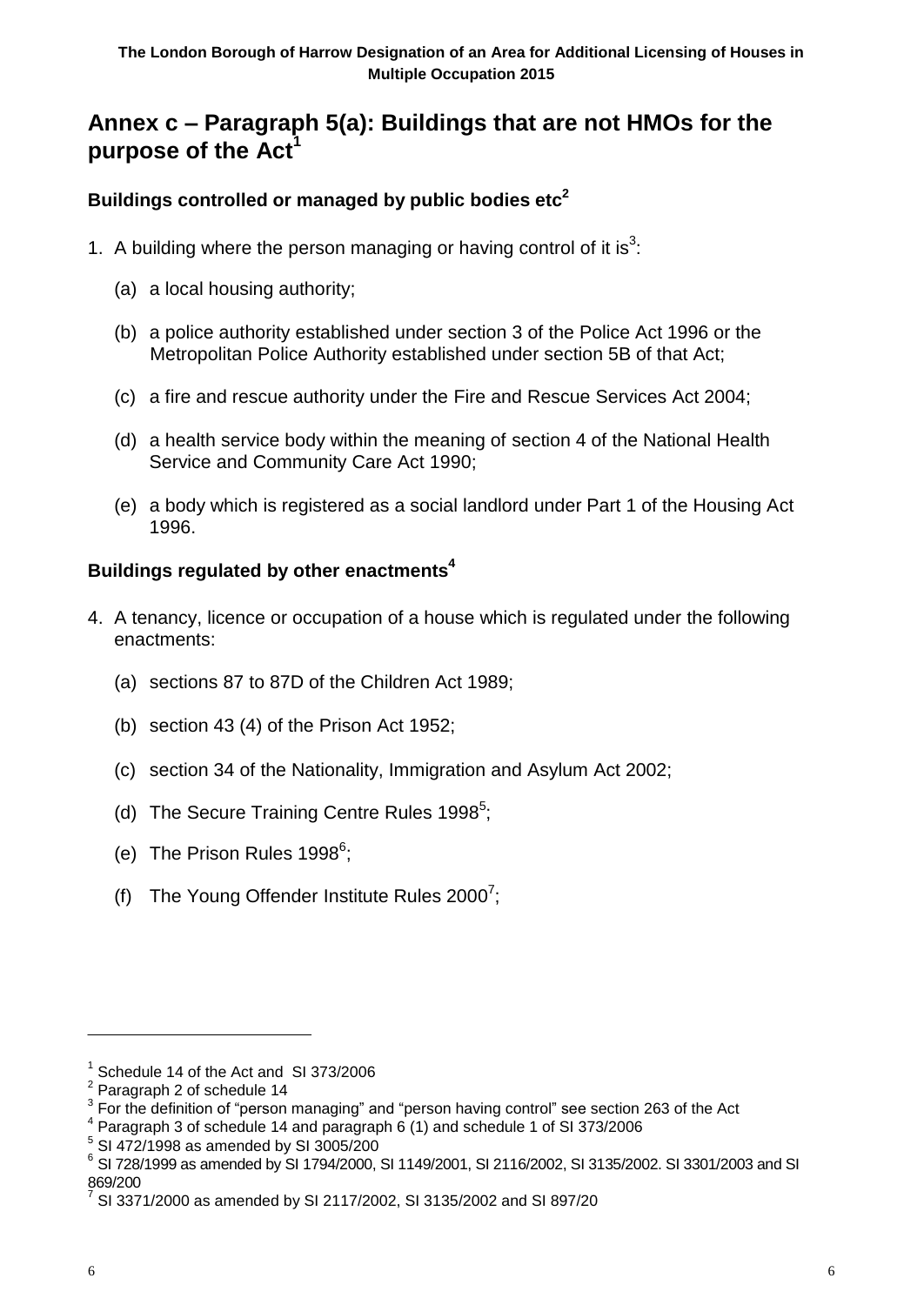- (g) The Detention Centre Rules 2001<sup>8</sup>;
- (h) The Criminal Justice and Court Service Act 200 (Approved Premises) Regulations  $2001^\mathrm{9};$
- (i) The Care Homes Regulations  $2001^{10}$ ;
- (j) The Children's Homes Regulations 2001 $^{11}$ ;
- (k) The Residential Family Centres Regulations 2002.<sup>12</sup>

## **Certain student lettings etc 13**

- 5. A building
	- (i) which is managed or controlled by a specified educational establishment or is of a specified description of such establishments and
	- (ii) the occupiers of the house or dwelling are undertaking a full time course of further or higher education at the specified establishment<sup>14</sup> and
	- (iii) the house or dwelling is being managed in conformity with an Approved Code of Practice for the management of excepted accommodation under section 233 of the Act.<sup>15</sup>

## **Religious communities 16**

6. A building which is occupied principally for the purpose of a religious community whose principal occupation is prayer, contemplation, education or the relief of the suffering except if the building is a converted block of flats to which section 257 of the Act applies.

<sup>&</sup>lt;sup>8</sup> SI 238/2001. Section 66 (4) of the Nationality, Immigration and Asylum Act 2002 provides that the reference to a detention centre is to be construed as a reference to a removal centre as defined in Part VIII of the Immigration and Asylum Act 1999

 $9$  SI 850/2001

 $^{10}$  SI 3965/2001 as amended by SI 865/2001. SI 534/2003, SI 1590/2003, SI 1703/2003, SI 1845/2003, SI 664/2004, SI 696/2004, SI 1770/2004, SI 2071/2004 SI and SI 3168/200

<sup>11</sup> SI 3967/2001 as amended by SI 865/2002, SI 2469/2002, SI 664/2004 and SI 3168/2004

<sup>12</sup> SI 3213/2002 as amended by SI 664/2004, SI 865/2004 and SI 3168/2004

 $13$  Paragraph 4 of schedule 14

 $14$  See the schedule to The Houses in Multiple Occupation (Specified Educational Establishments) (England) (No 2) Regulations 2006 for the list of specified bodies

 $15$  The relevant codes of practice are approved under SI 646/2006 – The Housing (Approval of Codes of Management Practice) (Student Accommodation) (England) Order 2006

<sup>&</sup>lt;sup>16</sup> Paragraph 5 of schedule 14